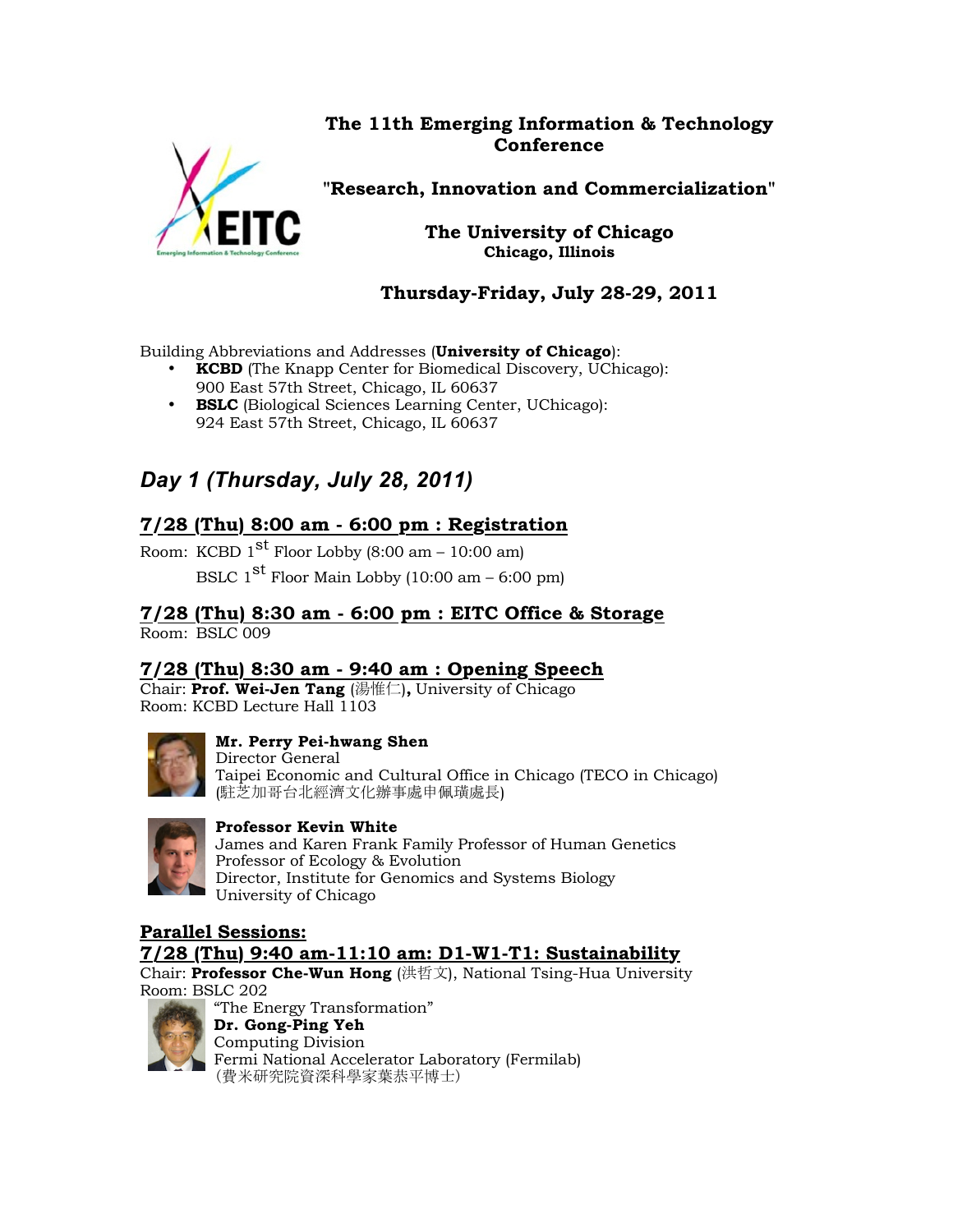

"Engineering Solutions for Biomass Feedstock Production and Provision" **Professor K. C. Ting** Department of Agricultural and Biological Engineering University of Illinois at Urbana-Champaign (伊利諾大學香檳校區農業生物工程系系主任丁冠中教授)



"Global Status and Prospects of Green Energy Technology and Policies" **Professor Jing-Tang Yang** Department of Mechanical Engineering, National Taiwan University (台灣大學機械工程系楊鏡堂教授)

### **7/28 (Thu) 9:40 am-11:10 am: D1-W2-T1: Medicine/Health/Bio**

Chair: **Professor Hong-Yo Kang** (康宏佑), Chang Gung University Room: BSLC 205

> "Overview of Simultaneous PET/MR Imaging for Clinical & Preclinical Research"



#### **Dr. Gene-Jack Wang**

Medical Department, Brookhaven National Laboratory (布魯克海文國家實驗室醫學部主任王俊傑醫師)



"Development of Novel Tools for Gene Therapy via Protein Engineering" **Professor Huimin Zhao** Departments of Chemical and Biomolecular Engineering University of Illinois at Urbana-Champaign (利诺伊大学厄巴纳-香槟分校赵惠民教授)



"Following Protein Conformational Transitions, One Molecule at a Time" **Professor Haw Yang** Department of Chemistry Princeton University



"Innovation through Fixed Dose Combination (FDC) Products: Opportunities and Challenges" **Dr. Tzuchi "Rob" Ju**

Global Pharmaceutical Sciences, Abbott

#### **7/28 (Thu) 9:40 am-11:10 am: D1-W3-T1: Materials/Nanotechnology**

Chair: **Professor Ching-Fuh Lin** (林清富), National Taiwan University Room: BSLC 240



"Novel Nano-Scale Electrodes For Solid Oxide Electrochemical Cells" **Professor Scott Barnett** Department of Materials Science and Engineering Northwestern University



"Silicon Thin Film Solar Cells Fabricated by ECRCVD" **Professor Ting Tung Li** Department of Mechanical Engineering National Central University (中央大學機械工程系利定東教授)



"Lithium Battery Technology and Modeling" **Professor Shi-Chern Yen** Department of Chemical Engineering National Taiwan University (台灣大學化學工程學系顏溪成教授)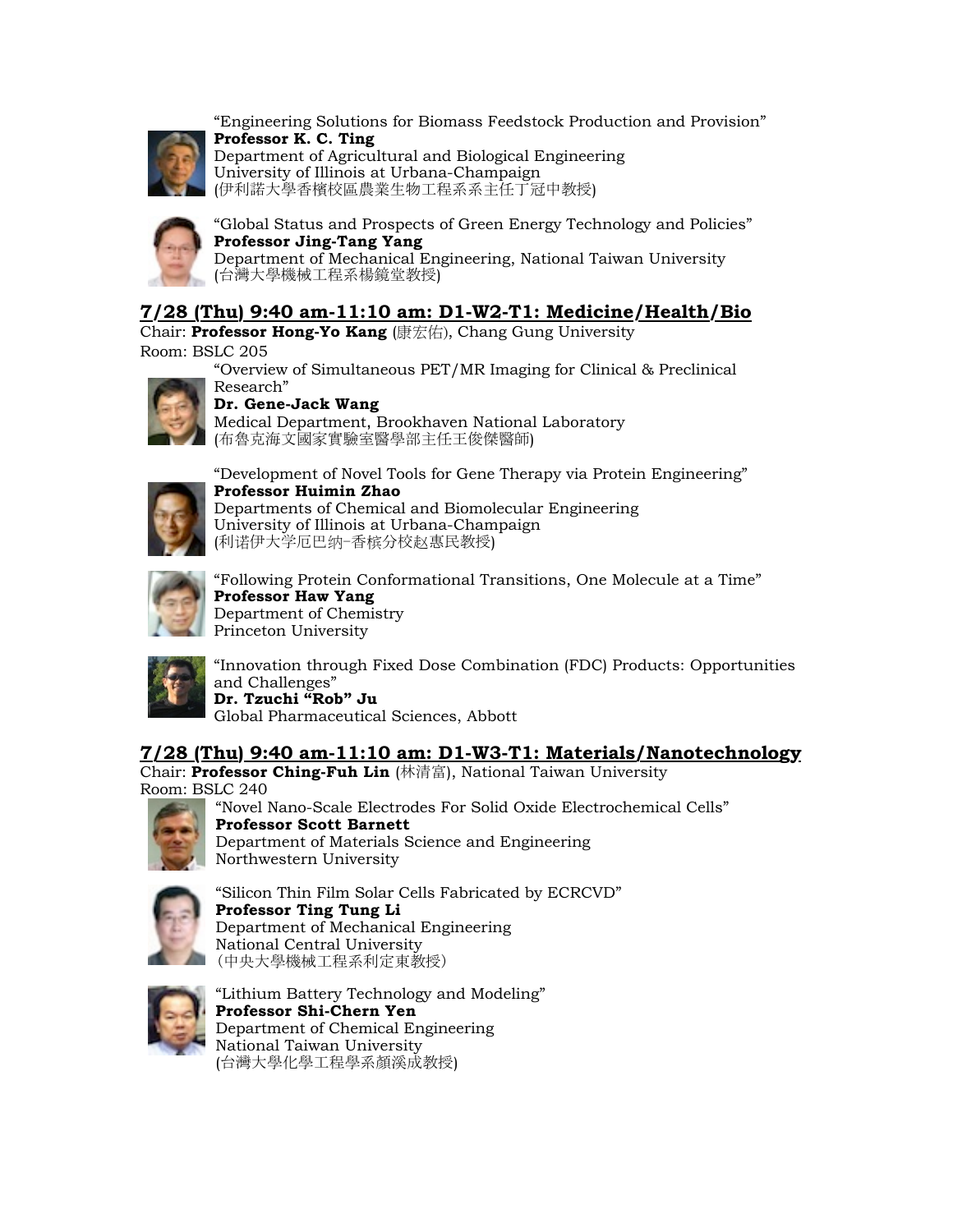

"Sustainability through Silicon Material Innovation" **Dr. Joe Xiaobing Zhou** Dow Corning Corporation (道康宁公司周晓兵博士)

### **7/28 (Thu) 9:40 am - 11:10 am: D1-W4-T1: Cyber/Computing/SoC**

Chair: **Professor Hsi-Pin Ma** (馬席彬)**,** National Tsing Hua University Room: BSLC 218 "Energy-Efficient and Memory Access Techniques for Wireless Video



Entertainments" **Professor Wei Hwang,** IEEE Life Fellow Department of Electronics Engineering, National Chiao Tung University (交通大學電子工程系黃威教授)



"Securing Data in the Cloud – Challenges and Research Directions" **Professor Elisa Bertino** Department of Computer Science Research Director of CERIAS Purdue University



"Detecting Anomaly Mobile Web Page through Template Classification" **Professor Chia-Mei Chen** Department of Information Management National Sun Yat-Sun University (中山大學資訊管理學系陳嘉玫教授)



"Energy-Aware Multi-path Routing for Wireless Sensor Network with Holes" **Professor Sheng-Tzong Cheng** Department of Computer Science and Information Engineering National Cheng-Kung University (成功大學資訊工訊系教授兼系主任鄭憲宗教授)

## **7/28 (Thu) 11:10 am - 11:30 am : Break**

Room: BSLC 009

#### **Parallel Sessions:**

### **7/28 (Thu) 11:30 am–1:00 pm: D1-W1-T2: Sustainability**

Chair: **Professor Ta-Hui Lin** (林大惠), National Cheng-Kung University Room: BSLC 202 "Recent Advances in Green Energy and Green Chemicals Production from



Cellulosic Biomass by Yeast-Based Technologies" **Professor Nancy W.Y. Ho** School of Chemical Engineering Purdue University, Potter Engineering Center



"Environment-Enhancing Energy – An Ultimate Substitute of Petroleum" **Professor Yuanhui Zhang** Department of Agricultural and Biological Engineering University of Illinois at Urbana-Champaign (利诺伊大学厄巴纳-香槟分校张源辉教授)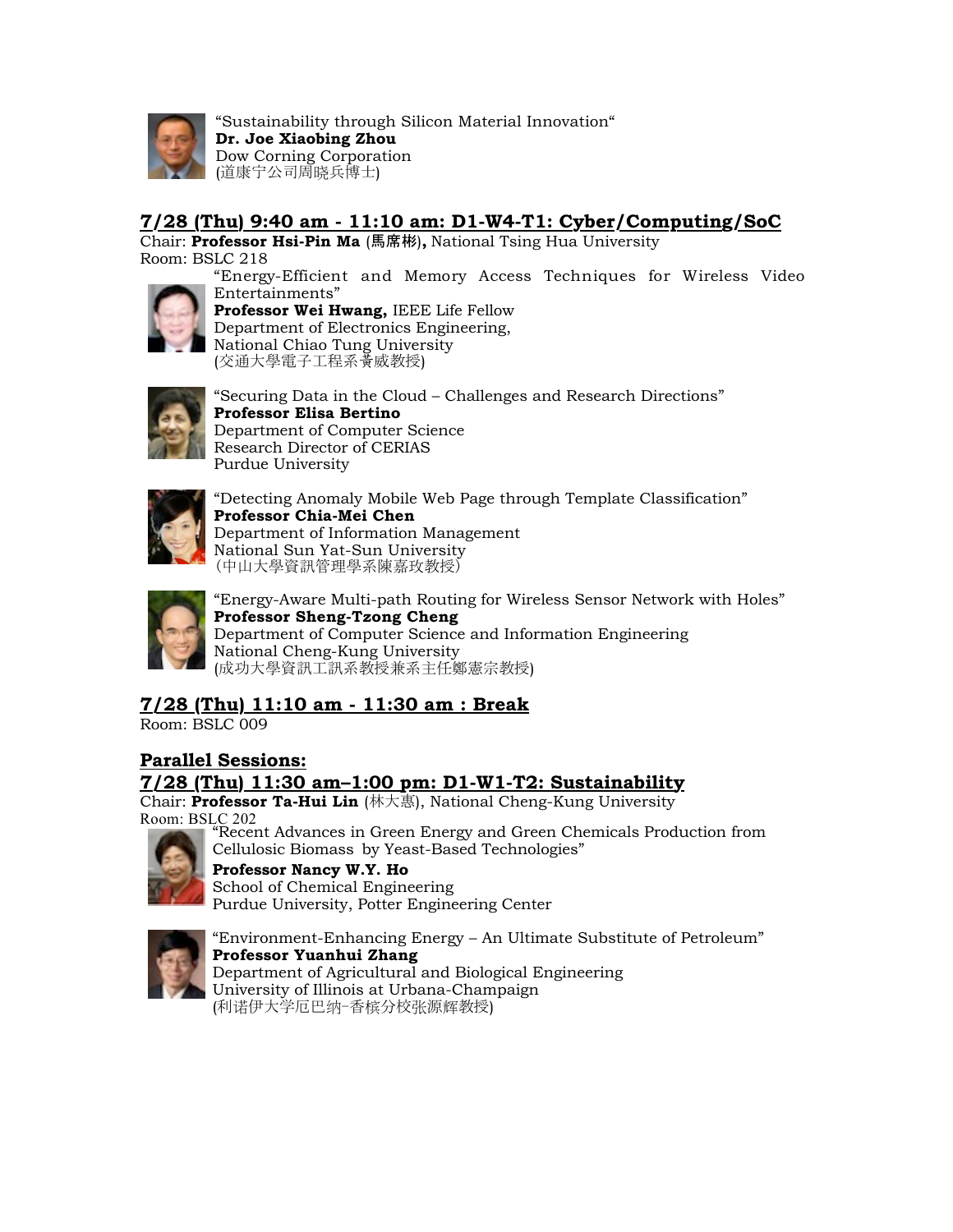

"Distributed Biofuel Production Technologies" **Professor R. Roger Ruan** Department of Bioproducts and Biosystems Engineering The University of Minnesota at Twin Cities (明尼苏达大学阮榕生教授)



"Studies of an Innovative Piezoelectric Micro-proton Exchange Membrane Fuel Cell and Development of 3.5KW PEMFC Hybrid" **Professor Hsiao-Kan Ma** Department of Mechanical Engineering National Taiwan University

(台灣大學機械工程系馬小康教授)

### **7/28 (Thu) 11:30 am–1:00 pm: D1-W2-T2: Medicine/Health/Bio**

Chair: **Professor Christine D. Wu** (吳大如), University of Illinois at Chicago Room: BSLC 205



"Strategies to Enhance Bone Regeneration in Critical-sized Defects" **Professor Tien-Min Gabriel Chu** Department of Restorative Dentistry Indiana University School of Dentistry (印第安納大學牙醫學系朱天民教授)



"Stem Cells for Musculoskeletal Tissue Regeneration" **Professor Wan-Ju Li** Department of Biomedical Engineering University of Wisconsin-Madison (威斯康星大學麥迪遜分校生物醫學工程學系李萬柱教授)

"Rigorous Quantitative Sciences Integration: the Foundation of Drug Approval in the Personal Genome Era"



**Professor Yu Shyr** Department of Biostatistics Vanderbilt University School of Medicine (范德堡大學癌症中心生物統計主任石瑜教授)



"The Role of Foods and Diet in Oral Health Promotion & Disease Prevention" **Professor Christine D. Wu** Department of Pediatric Dentistry University of Illinois at Chicago, College of Dentistry (伊利諾大學芝加哥校區兒童牙醫系教授及齲齒研究中心主任吳大如教授)

### **7/28 (Thu) 11:30 am–1:00 pm: D1-W3-T2: Materials/Nanotechnology**

Chair: **Professor Chih-Hung (Alex) Chang** (張至弘), Oregon State University Room: BSLC 240

"A Top-Down Approach to Generating Functionalized Carbon-based Nanomaterials and Polymer Nanocomposites in Poly(phosphoric acid)"



**Dr. Loon-Seng Tan** AFRL Fellow, Materials & Manufacturing Directorate US Air Force Research Laboratory



"Nanotechnology Research Supported by the Asian Office of Aerospace Research and Development" **Dr. Joseph Tringe**

Major and Reserve Program Manager US AFOSR/Asian Office of Aerospace Research and Development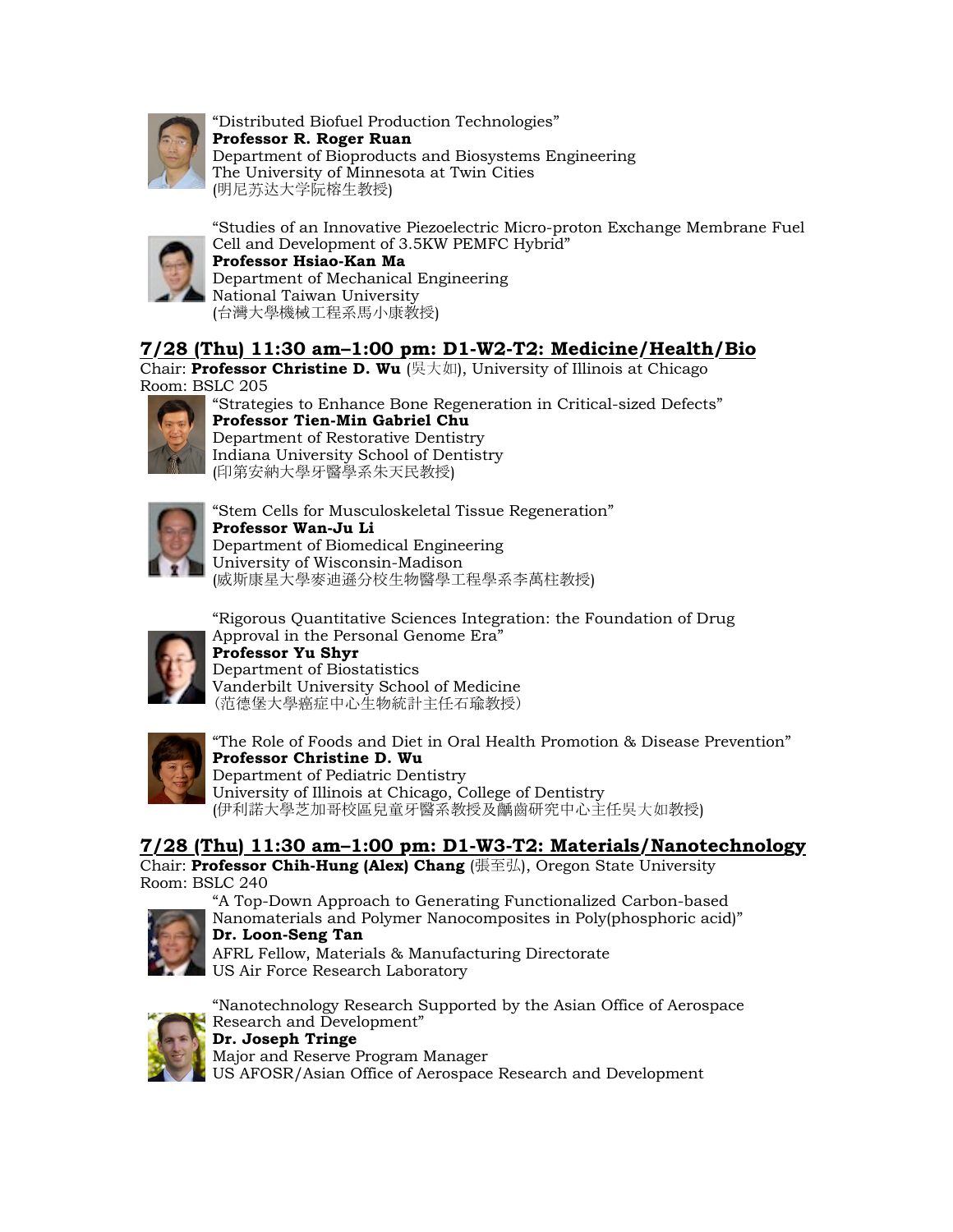

"Nanotechnology Applied to the Macro World: Nanoscale Science and Engineering of Steels for Infrastructure Applications" **Professor Yip-Wah Chung** Department of Materials Science and Engineering Northwestern University (西北大學材料科學與工程學系鐘業華教授)



"Molecular Combing of Quantum-Dot-Conjugated DNA and Its Use in Developing One-Dimensional FRET Sensor with Enhanced Target-Molecule Probing Sensitivity"

**Professor Hsien-Hung Wei** Department of Chemical Engineering National Cheng Kung University (成功大學化學工程系魏憲鴻教授)

### **7/28 (Thu) 11:30 am–1:00 pm: D1-W4-T2: Cyber/Computing/SoC**

Chair: **Professor Yu-Hen Hu** (胡玉衡), University of Wisconsin at Madison Room: BSLC 218



"Compressive Data Management for SoC, CMP and VM" **Professor Janet Meiling Wang-Roveda** Department of Electrical and Computer Engineering The University of Arizona



""More Moore" and "More than Moore" beyond 22nm: Challenges and Opportunities" **Professor David Z. Pan**

Department of Electrical and Computer Engineering The University of Texas at Austin (奥斯丁德州大学电机与计算机工程系潘志刚教授)



"Development of Communications SoC Evaluation Platforms" **Professor Hsi-Pin Ma** Department of Electrical Engineering and National Tsing Hua University (清華大學電機工程學系馬席彬教授)



"From Multi-User MIMO to Multi-Cell MIMO: A Radio Resource Management Perspective"

**Professor Li-Chun Wang** Department of Electrical Engineering National Chiao-Tung University (交通大學電機系王蒞君教授)

## **7/28 (Thu) 1:00 pm - 2:30 pm : Lunch**

#### **7/28 (Thu) 2:30 pm - 3:30 pm: The Conference Keynote Session**

Chair: **Professor Li-Chun Wang** (王蒞君), National Chiao-Tung University Room: BSLC 202



"Creating Advanced Communications for the 21<sup>st</sup> Century: Applications, Technology and Global Facilities" **Professor Joe Mambretti** Director, International Center for Advanced Internet Research Northwestern University

**Parallel Sessions: 7/28 (Thu) 3:30 pm–5:00 pm: D1-W1-T3: Sustainability**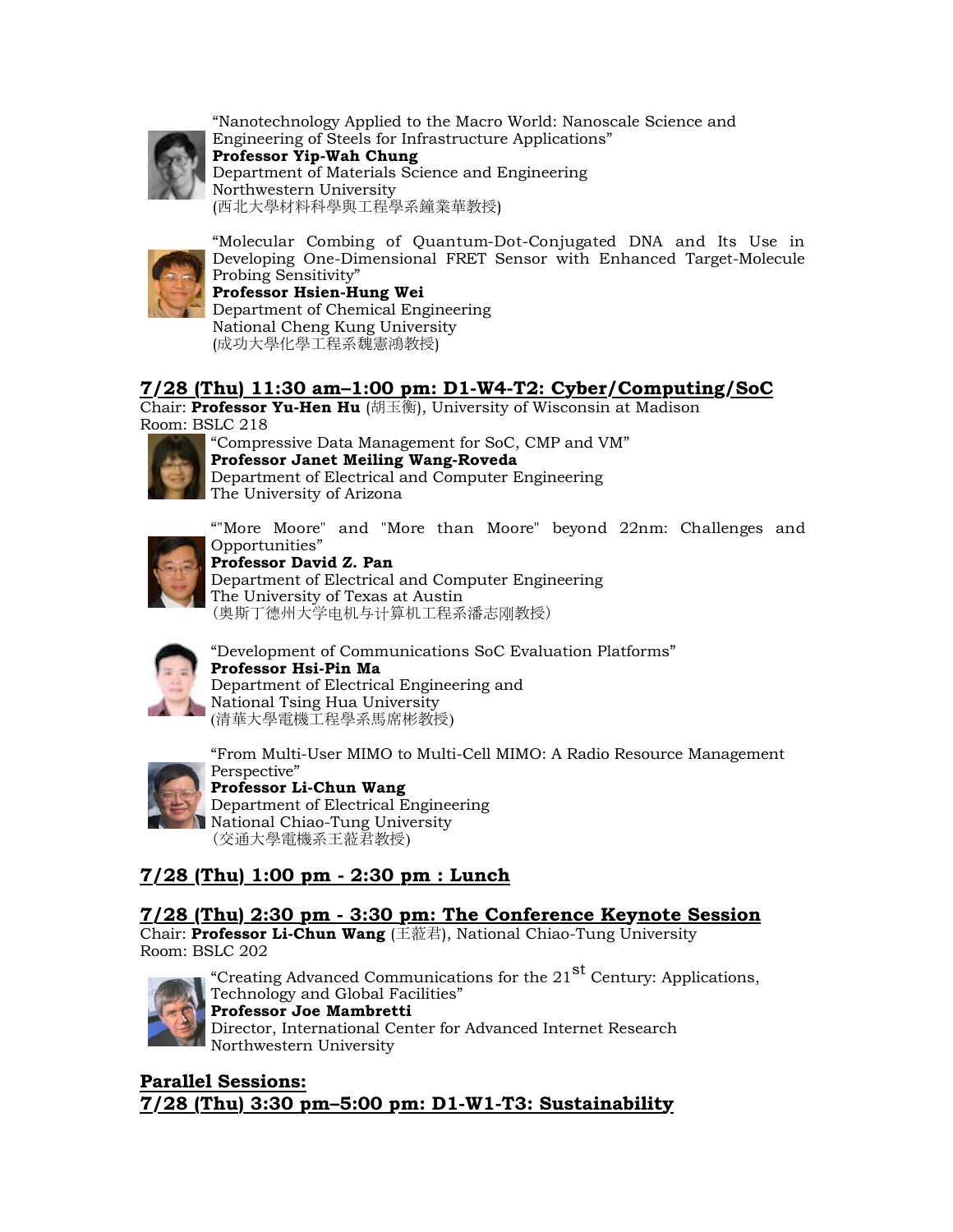Chair: **Professor Huei Peng** (彭暉)**,** University of Michigan Room: BSLC 202



**Professor Lea-Der Chen**  Deparment of Mechanical Engineering Texas A&M University at Corpus Christi (德州農工大學陳立德教授)



"Parallel High-Speed Plasmonic Nano-Lithography" **Professor Cheng Sun** Department of Mechanical Engineering Northwestern University (西北大学機械工程系孙诚教授)



"Offshore Wind Power Developments in Taiwan" **Professor Ta-Hui Lin** Department of Mechanical Engineering National Cheng-Kung University (成功大學機械工程系特聘教授兼系主任林大惠教授)

### **7/28 (Thu) 3:30 pm–5:00 pm: D1-W2-T3: Medicine/Health/Bio**

Chair: **Prof. Michael Chiao-An Wu** (吳肇安), University of North Carolina at Chapel Hill Room: BSLC 205



"Family-based Pathway Analysis Method" **Professor Ren-Hua Chung** Hussman Institute for Human Genomics University of Miami Miller School of Medicine (邁阿密大學人類基因研究所鍾仁華教授)



"A Novel Method for Detecting Rare-Variant Associations with Deep Sequencing Data in Large Genomic Regions" **Dr. Patrick Yee Him Cheung** Department of Biostatistics Columbia University (哥倫比亞大學公共衛生學院張貽謙博士)

"A Weighted Fisher's Method to Detect Rare-Variant Associations with Deep

Sequencing Data for Complex Disorders" **Professor Shuang Wang** Department of Biostatistics Columbia University (哥伦比亚大学公共卫生学院王爽教授)



"Analysis of High-throughput Sequencing Data via the Sequence Kernel Association Test" **Professor Michael Chiao-An Wu** Department of Biostatistics

The University of North Carolina at Chapel Hill (北卡萊羅納大學教堂山分校生物統計系吳肇安教授)

**7/28 (Thu) 3:30 pm–5:00 pm: D1-W3-T3: Materials/Nanotechnologies**

Chair: **Professor Shi-Chern Yen** (顏溪成), National Taiwan University Room: BSLC 240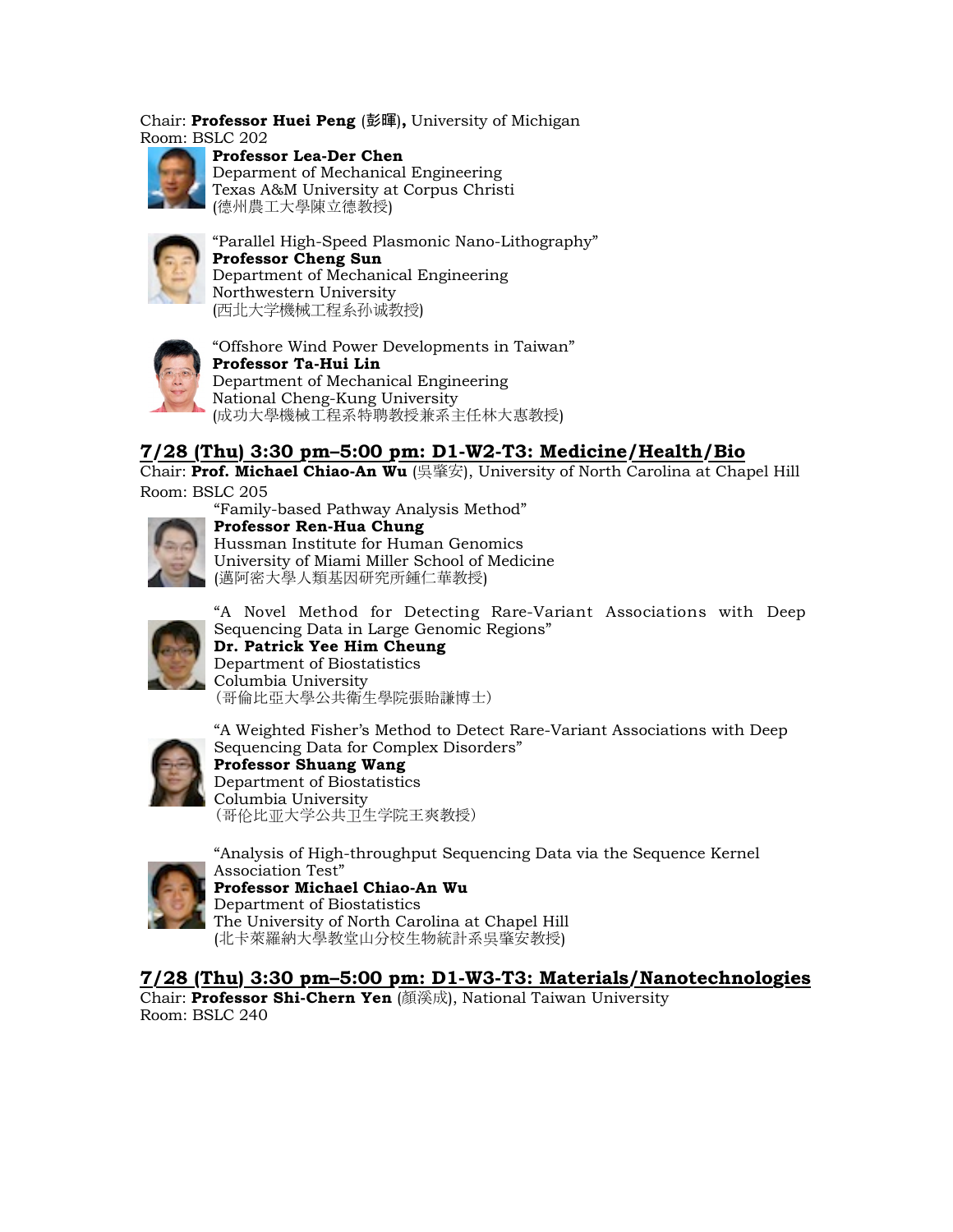

"Germanium Quantum Dots Optoelectronic Devices" **Professor Pei-Wen Li** Department of Electrical Engineering National Central University (中央大學電機工程學系李佩雯教授)



"Fast Flexible Electronics with Transferrable Semiconductor Nanomembranes" **Professor Zhenqiang (Jack) Ma** Department of Electrical and Computer Engineering University of Wisconsin-Madison (威斯康辛大學電機與計算機工程系马振强教授)



"Nanophotonic Emitters for Future Communication, Energy, & Health Care" **Dr. Luke Lee & Professor Pei-Cheng Ku** Department of Electrical Engineering & Computer Science The University of Michigan at Ann Arbor



"Graphene Nanomaterial for Sensors and Energy Applications" **Professor Mark Ming-Cheng Cheng** Department of Electrical and Computer Engineering Wayne State University

## **7/28 (Thu) 3:30 pm–5:00 pm: D1-W4-T3: Cyber/Computing/SoC**

Chair: **Professor Shanchieh Jay Yang** (楊善傑)**,** Rochester Institute of Technology Room: BSLC 218



"The Human-centric Cyber Situation Awareness MURI" **Professor John Yen** Department of Information Sciences and Technology Pennsylvania State University



"On Developing a Guideline for Establishing RFID Privacy Policies" **Professor Shi-Cho Cha** Department of Information Management National Taiwan University of Science and Technology (臺灣科技大學資訊管理系查士朝教授)



"Secure Computation Outsourcing in Cloud Computing" **Professor Kui (Quinn) Ren** Department of Electrical and Computer Engineering Illinois Institute of Technology (伊利诺理工大学电机与计算机工程系任奎教授)



"Mobile Cloud Computing: Opportunities, Technologies, and Challenges" **Professor Yung-Hsiang Lu** School of Electrical and Computer Engineering Purdue University

(普度大學電機與計算機工程學院陸永祥教授)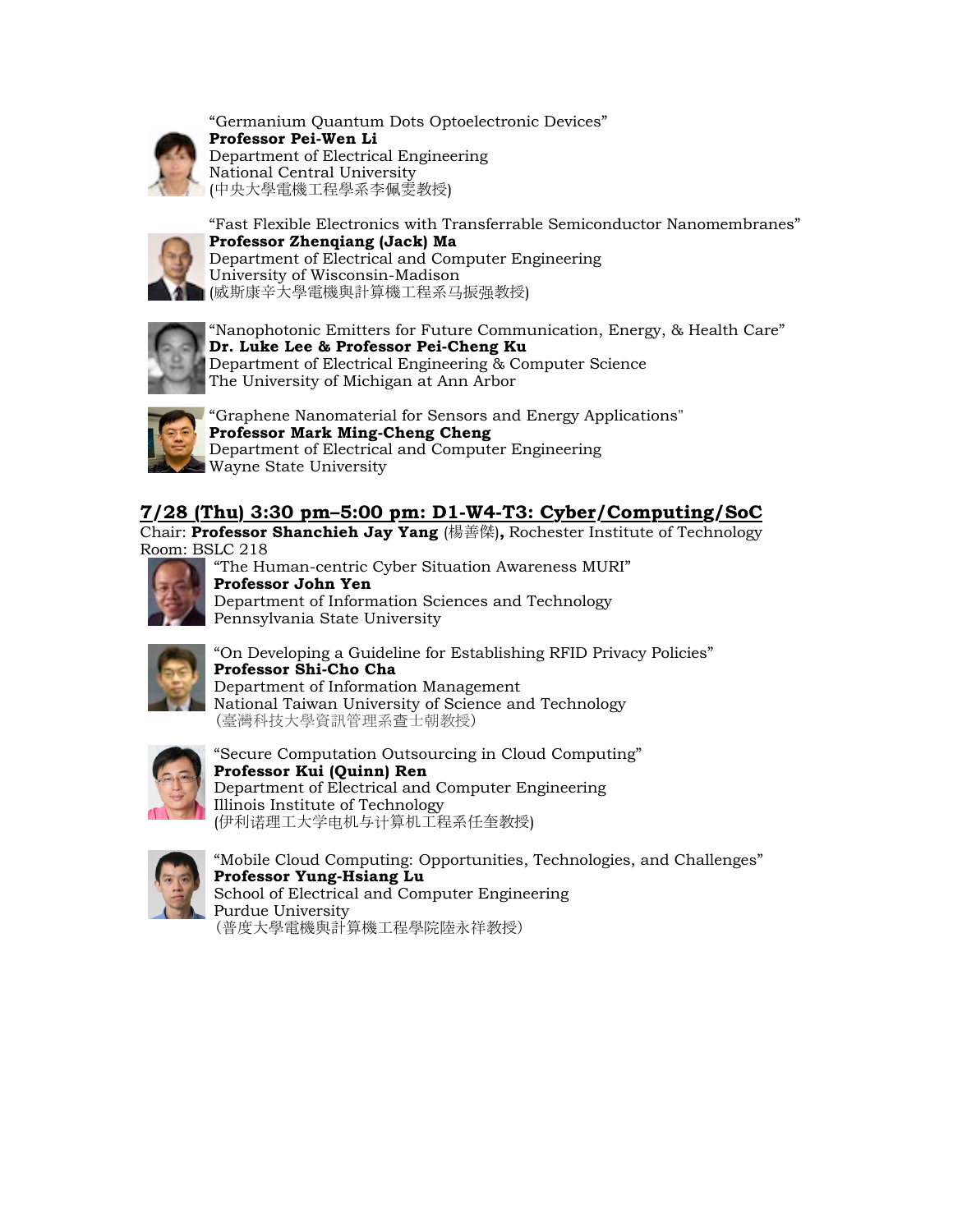# *Day 2 (Friday, July 29, 2011)*

### **7/29 (Fri) 9:00 am - 5:00 pm : Registration**

Room: BSLC Main Lobby  $(1^{\text{st}}$  Floor) (7:00 am – 6:20 pm)

#### **7/29 (Fri) 9:00 am - 5:00 pm : EITC Office & Storage**

Room: BSLC 009

#### **Parallel Sessions:**

#### **7/29 (Fri) 9:40 am-11:10 am: D2-W1-T1: Sustainability**

Chair: **Professor Huei Peng** (彭暉)**,** University of Michigan at Ann Arbor Room: BSLC 202



"Can We Produce Energy from the Carbohydrate in Lignocellulosic Biomass" **Professor JunYong (J.Y.) Zhu** USDA Forest Service, Forest Products Laboratory

Department Biological Systems Engineering, University of Wisconsin-Madison



"Utilization of Biofuel and Biomass Energy for Transportation and Heat Generation"

#### **Professor Song-Charng Kong** Department of Mechanical Engineering Iowa State University

(愛荷華州州立大學龔松長教授)

"Biofuel and Biomaterials from Renewable Biomass"



**Professor Zhaohui Tong** Department of Agricultural and Biological Engineering University of Florida, Gainesville (佛罗里达大学农业与生物工程学系童朝晖教授)

### **7/29 (Fri) 9:40 am-11:10 am: D2-W2-T1: Medicine/Health/Bio**

Chair: **Professor Wei-Jen Tang** (湯惟仁), The University of Chicago Room: BSLC 205

"How to Activate Cell-surface Receptors: RTKs and Neuronal Receptors"



**Professor Xiaolin He** Molecular Pharmacology and Biological Chemistry Northwestern University (西北大学何小林教授)



"Mechanism for the Assembly of Co-transcriptional RNA Capping Complex" **Professor Jianhua Fu** Department of Biochemistry Medical College of Wisconsin (威斯康星医科大学大学生物化学系傅建华教授)



"Experimental Models for Androgen Receptor Functions: Tools for Studying Androgens-related Disorders in Human" **Professor Hong-Yo Kang** Graduate Institute of Clinical Medical Sciences Chang Gung Memorial Hospital at Kaohsiung Medical Center (長庚大學臨床醫學研究所康宏佑教授)

**7/29 (Fri) 9:40 am-11:10: D2-W3-T1: Materials/Nanotechnologies**

Chair: **Professor Ching-Fuh Lin** (林清富), National Taiwan University Room: BSLC 240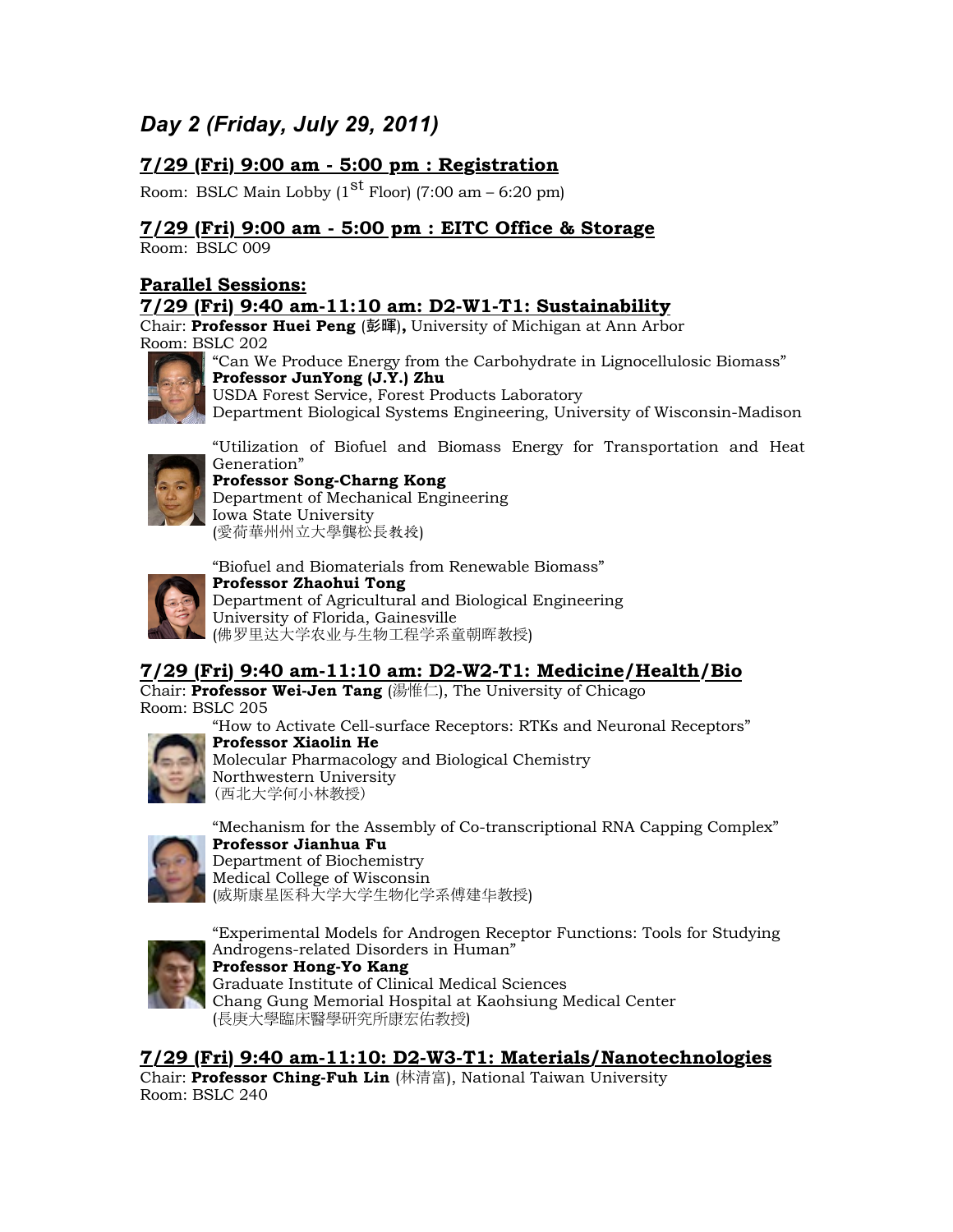

"Vapor-Based Reactive Polymer Coatings: Surface Engineering Tools for Biotechnology" **Professor Hsien-Yeh Chen**  Department of Chemical Engineering National Taiwan University (台灣大學化學工程學系陳賢燁教授)



"Nanostructured Materials: From Lotus Leaf to Phase Change Process" **Professor Yen-Wen Lu** Department of Bio-lndustrial Mechatronics Engineering National Taiwan University (台灣大學生物產業機電工程學系盧彥文教授)



"High Pressure, High Temperature Route to Diamond Aerogel" **Professor Peter J. Pauzauskie** Department of Materials Science and Engineering University of Washington

### **7/29 (Fri) 9:40 am-11:10: D2-W4-T1: Cyber/Computing/SoC**

Chair: **Professor Li-Chun Wang** (王蒞君), National Chiao-Tung University Room: BSLC 218



"Hybrid Cloud & Iterative MapReduce for Scalable Data Intensive Applications" **Professor Judy Qiu** School of Informatics and Computing

Indiana University Bloomington

"The Security Issues of a XBRL Demo Site"



**Professor Deron Liang** Department of Computer Science & Information Engineering National Central University (中央大學資訊工程系教授兼軟體研究中心主任梁德容教授)



"Characterizing Hacker Behavior for Cyber Situation Awareness" **Professor Shanchieh Jay Yang** Department Head, Department of Computer Engineering Rochester Institute of Technology (羅徹斯特理工學院楊善傑教授)

### **7/29 (Fri) 11:10 am - 11:30 am : Break**

Room: BSLC 009

#### **Parallel Sessions: 7/29 (Fri) 11:30 am–1:00 pm: D2-W1-T2: Sustainability**

Chair: **Professor Ta-Hui Lin** (林大惠), National Cheng-Kung University Room: BSLC 202



**Professor Wen-Tso Liu** Department of Civil and Environmental Engineering University of Illinois at Urbana-Champaign (伊利諾大學香檳校區土木及環境工程學系劉文佐教授)

"Microbial Syntrophy in Methanogenic Treatment Processes"



"Colossal Electrical Conductivity of Nano-scale YSZ Thin Films for SOFC" **Professor Chen-Chia Chou** Department of Mechanical Engineering National Taiwan University of Science and Technology (臺灣科技大學機械工程系周振嘉教授)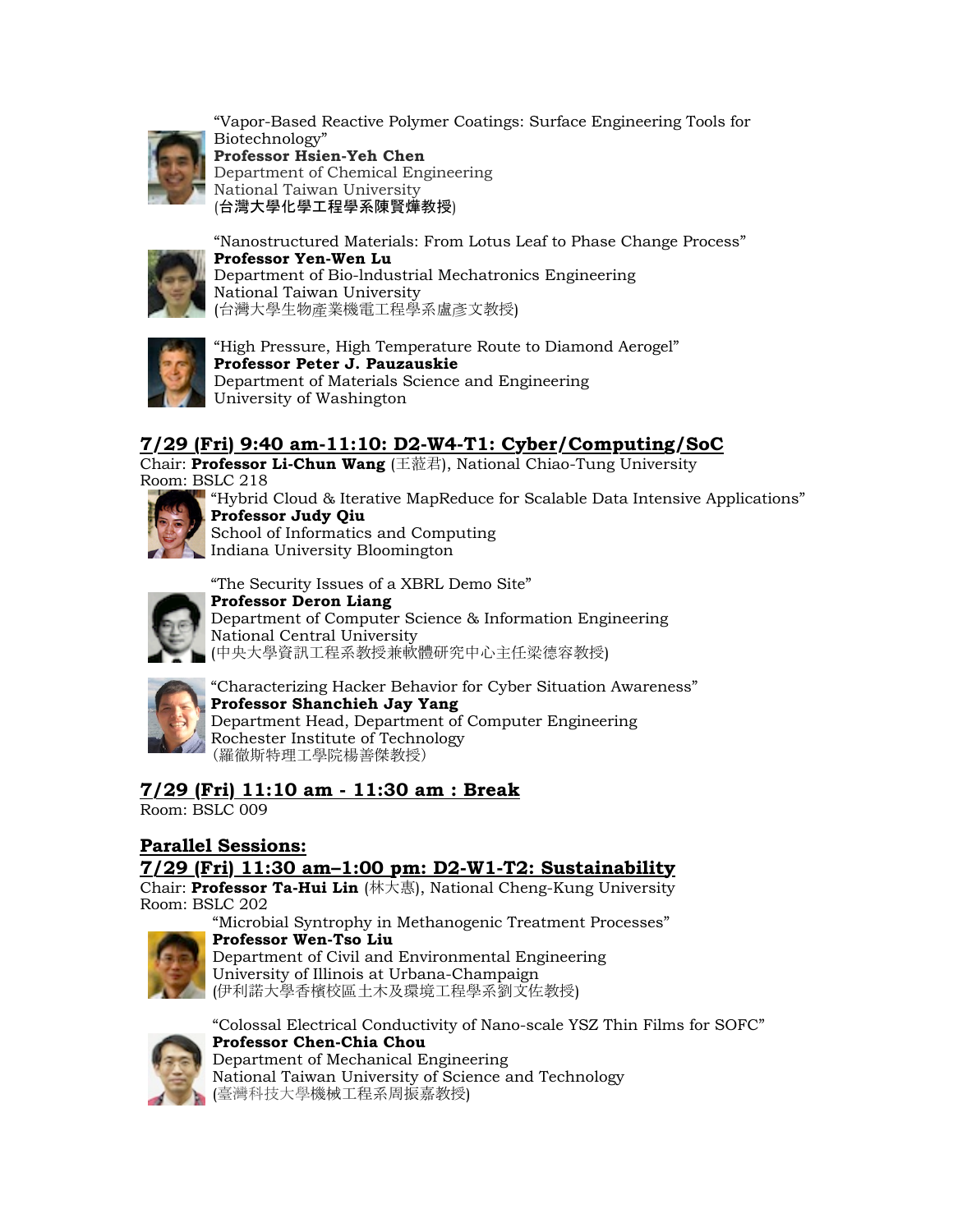

"Quantum Research on Biofuel Cells, Bio Solar Cells and OLEDs" **Professor Che-Wun Hong** Department of Power Mechanical Engineering National Tsing-Hua University (清華大學動力機械工程學系洪哲文教授)

## **7/29 (Fri) 11:30 am–1:00 pm: D2-W2-T2: Medicine/Health/Bio**

Chair: **Professor Hong-Yo Kang** (康宏佑), Chang Gung University Room: BSLC 205

"Intestine Lipid Metabolism and Energy Balance"



**Professor C-L. Eric Yen** Department of Nutritional Sciences University of Wisconsin at Madison (威斯康辛大學營養科學系教授顏齊良教授)



"Systems Biology in Translational Medicine Research" **Professor Hsei-Wei Wang** Institute of Microbiology and Immunology National Yang Ming University (陽明大學微生物及免疫學研究所資訊生物研究室王學偉教授)



"Development of Novel Vaccines Against Tuberculosis" **Professor Chyung-Ru Wang** Department of Microbiology and Immunology, Northwestern University (西北大學醫學院王瓊如教授)

### **7/29 (Fri) 11:30 am–1:00 pm: D2-W3-T2: Materials/Nanotechnologies**

Chair: **Professor Shi-Chern Yen** (顏溪成), National Taiwan University Room: BSLC 240



"Nanocrystal Solids: A Modular Approach to Materials Design" **Professor Dmitri Talapin** Department of Chemistry and James Frank Institute The University of Chicago



"Inkjet-Printed Analytical Devices" **Professor Ying-Chih Liao**  Department of Chemical Engineering National Taiwan University (台灣大學化學工程學系廖英志教授)



"TEM Applications in the Data Storage Industry" **Dr. Augusto A. Morrone** Materials Science Seagate Technology LLC



"Develop Solution-based Processes for Printing Electronics" **Professor Chih-Hung (Alex) Chang** School of Chemical, Biological and Environmental Engineering Oregon State University (奧勒岡州立大學化學工程系張至弘教授)

**7/29 (Fri) 11:30 am–1:00 pm: D2-W4-T2: Cyber/Computing/SoC**

Chair: **Professor Sheng-Tzong Cheng** (鄭憲宗), National Cheng-Kung University Room: BSLC 218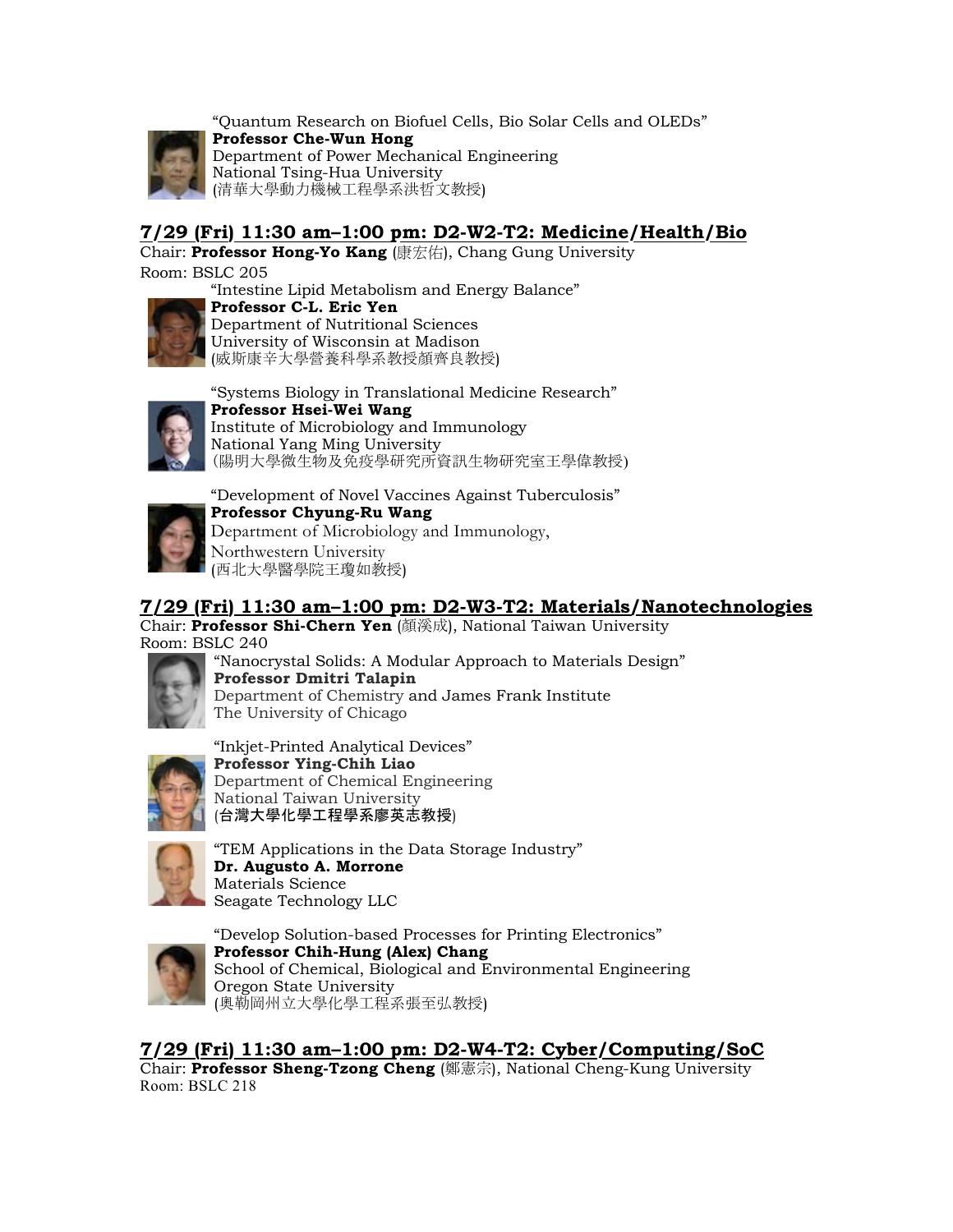

"GNSS 2020 Outlook, Applications and Challenges" **Dr. Fang-Cheng Chan** Department of Mechanical and Aerospace Engineering Illinois Institute of Technolog (伊利諾理工大學机械和航天工程系詹方正博士)



"Bandwidth Recycling in Broadband Wireless Networks" **Professor J. Morris Chang** Department of Electrical and Computer Engineering Iowa State University (愛荷華州立大學電機與計算機系張致恩教授)



"A Fair Non-Repudiation Framework for Cloud Storage" **Professor Yu Chen** Department of Electrical and Computer Engineering State University of New York – Binghamton



"On Security Protocols and Attacks in WiMAX Networks" **Professor Chin-Tser Huang** Department of Computer Science and Engineering University of South Carolina (南卡羅萊納大學電機與計算機系黃金澤教授)

## **7/29 (Fri) 1:00 pm - 2:30 pm : Lunch**

### **Parallel Sessions:**

#### **7/29 (Fri) 2:30 pm–4:00 pm: D2-W1-T3: Sustainability**

Chair: **Professor Che-Wun Hong** (洪哲文), National Tsing-Hua University Room: BSLC 202



"Estimation and Control of Electric Ground Vehicles with In-Wheel Motors" **Professor Junmin Wang** Department of Mechanical and Aerospace Engineering The Ohio State University (俄亥俄州立大學王俊敏教授)



"Mode Transition Control between SI and HCCI Combustions" **Professor Guoming (George) Zhu** Department of Mechanical Engineering Michigan State University



"Power Electronics for Future Energy and Grid Systems " **Professor Jih-Sheng (Jason) Lai** Department of Electrical and Compuer Engineering Virginia Institute of Technology (維吉尼亞理工大學未來能源研究中心主任賴日生教授)



"Design and Control of Electrified Vehicles" **Professor Huei Peng**  Department of Mechanical Engineering The University of Michigan at Ann Arbor (密歇根大學安娜堡分校機械工程系彭暉教授)

**7/29 (Fri) 2:30 pm–4:00 pm: D2-W2-T3: Medicine/Health/Bio**

Chair: **Professor Chyung-Ru Wang** (王瓊如), Northwestern University Room: BSLC 205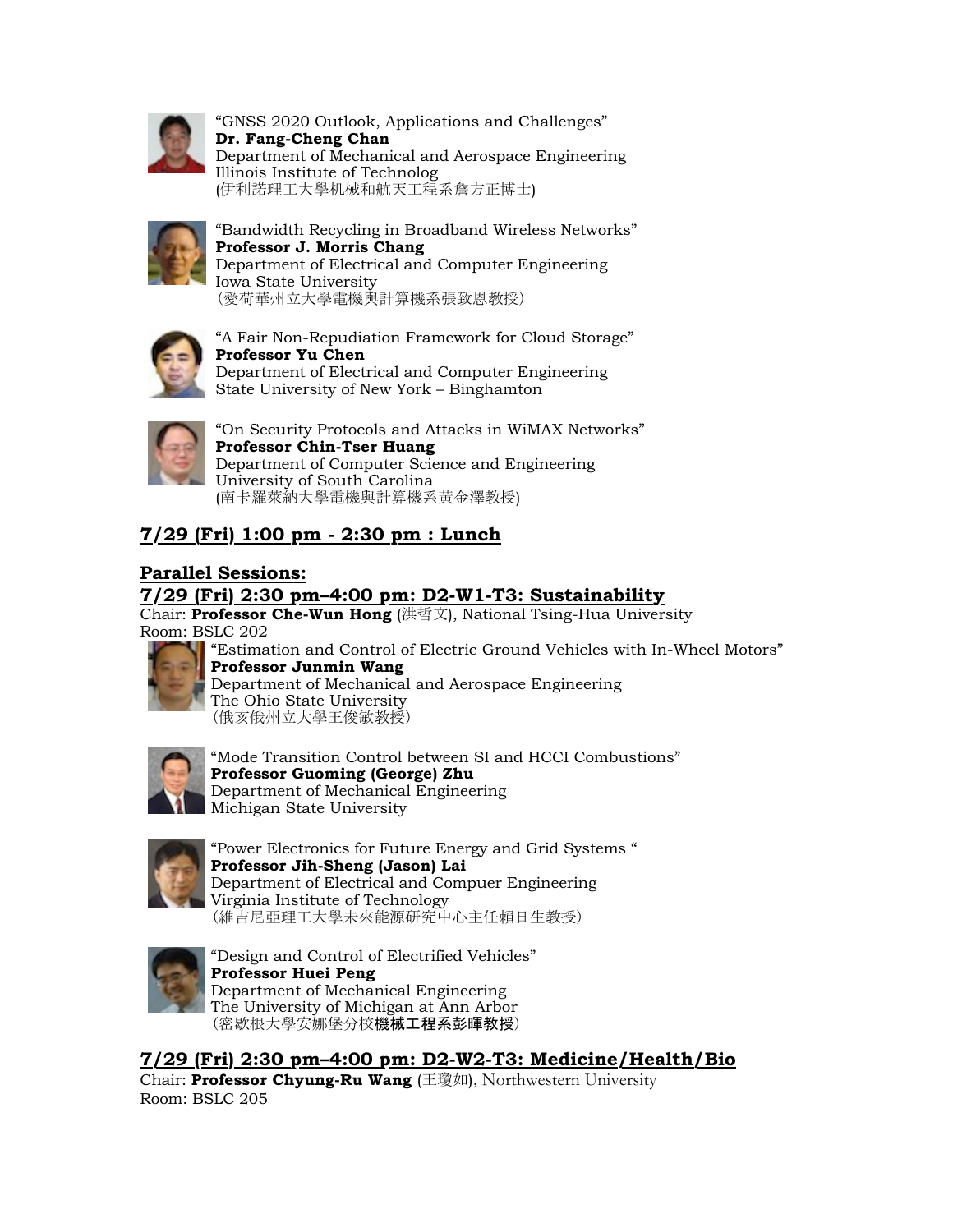

"Akt Signaling in Cancer Progression and Metastasis" **Professor Hui-Kuan Lin** Department of Molecular and Cellular Oncology The University of Texas M. D. Anderson Cancer Center (德州大學安得生癌症中心林慧觀教授)



"Understanding the Human Genome through Single Cell Analysis" **Professor Honghua Li** Department of Molecular Genetics, Microbiology and Immunology University of Medicine and Dentistry of New Jersey Robert Wood Johnson Medical School (新泽西州罗伯屋强森医学院李洪華教授)



"Genome-wide Discovery & Clinical Validation of Pharmacogenomic Markers" **Professor Rong Stephanie Huang** Department of Medicine, The University of Chicago (芝加哥大学医学系黄榕教授)



"Structural and Functional Analyses of Human Insulin Degrading Enzyme"

**Professor Wei-Jen Tang** Ben May Department for Cancer Research The University of Chicago (芝加哥大學湯惟仁教授)

#### **7/29 (Fri) 2:30 pm–4:00 pm: D2-W3-T3: Materials/Nanotechnologies**

Chair: **Professor Chih-Hung (Alex) Chang** (張至弘), Oregon State University Room: BSLC 240



"Semiconductor Nanoelectronic and Nanophotonic Devices: Towards Controllability and Manufacturability"

**Professor Xiuling Li** Department of Electrical and Computer Engineering University of Illinois, Urbana-Champaign



"Self-Assembly of Solution Processing Graphitic Nanomaterials" **Dr. Vincent C. Tung** Department of Materials Science and Engineering Northwestern University (西北大學材料科學與工程學系童俊智博士)



"Solution-processed Nanostructured Oxide Material Deposition for Antireflective Coating" **Dr. Seung-Yeol Han** School of Chemical, Biological and Environmental Engineering Oregon State University



"Si-based Nano-Structures for Photovoltaic and Photonics" **Professor Ching-Fuh Lin**  Department of Electrical Engineering National Taiwan University (台灣大學電機工程學系林清富教授)

**7/29 (Fri) 2:30 pm-4:00 pm: D2-W4-T3: Cyber/Computing/SoC**

Chair: **Professor Hsi-Pin Ma** (馬席彬), National Tsing Hua University Room: BSLC 218